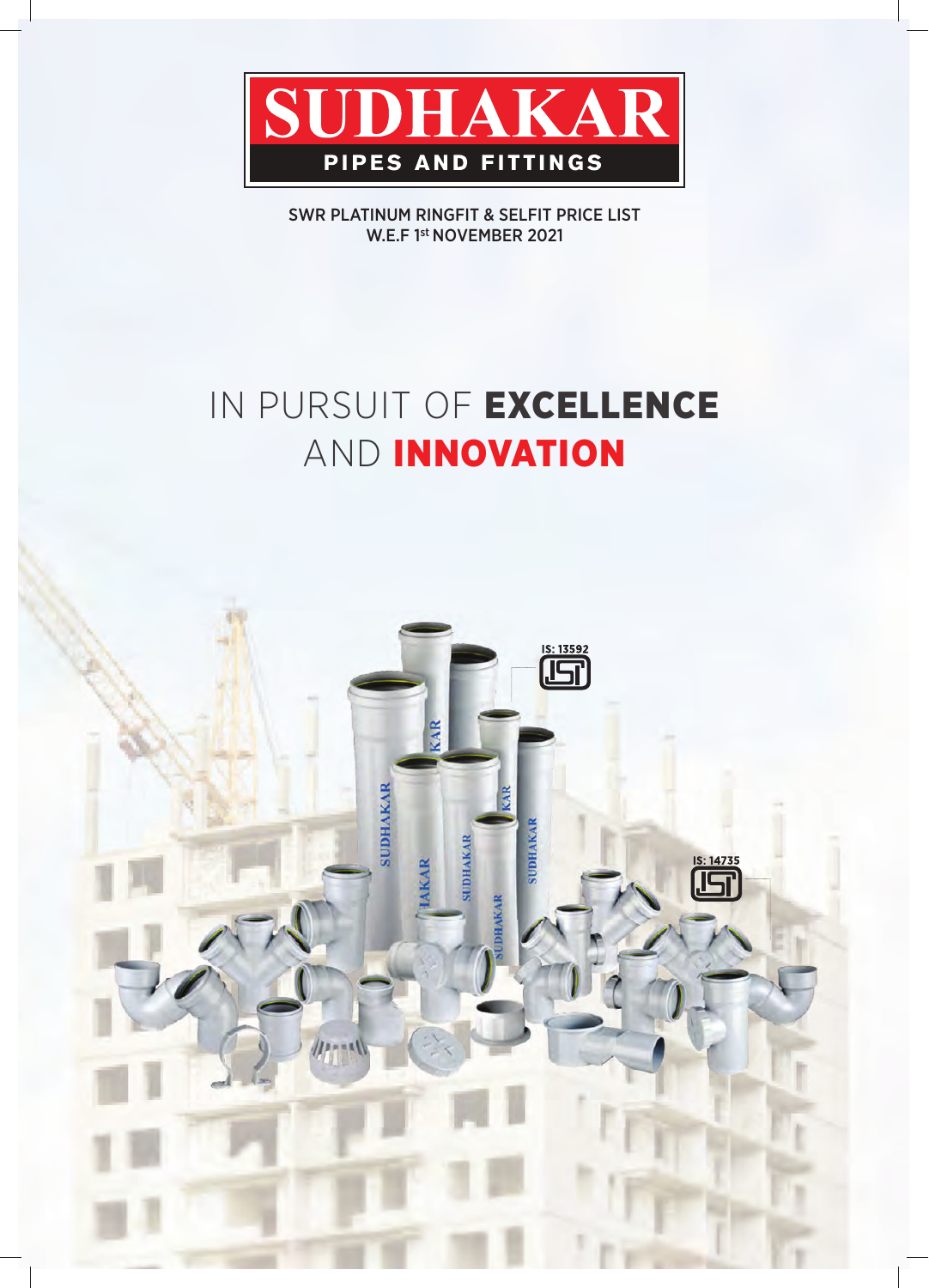### SUDHAKAR PLATINUM RINGFIT PIPES

**HSN CODE 39172310**

RATE PER UNIT 203150031 75 2 1/2 60 **115.06** 203150109 90 3 30 **182.58** 203150032 110 4 36 **209.98**

|                                          | <b>TYPE A</b>  |                  |    |                                         |                                          | <b>TYPE B</b>  |                  |    |                                      |
|------------------------------------------|----------------|------------------|----|-----------------------------------------|------------------------------------------|----------------|------------------|----|--------------------------------------|
| <b>SINGLE SOCKET PIPE 3 MTRS</b>         |                |                  |    |                                         | <b>SINGLE SOCKET PIPE 3MTRS</b>          |                |                  |    |                                      |
| <b>ITEM CODE</b>                         | <b>SIZE MM</b> | <b>SIZE INCH</b> |    | <b>RATE PER UNIT</b>                    | <b>ITEM CODE</b>                         | <b>SIZE MM</b> | <b>SIZE INCH</b> |    | <b>RATE PER UNIT</b>                 |
| 203150001                                | 75             | 21/2             |    | 672.96                                  | 203150013                                | 75             | 21/2             |    | 1169.70                              |
| 203150106                                | 90             | 3                |    | 929.97                                  | 203150107                                | 90             | 3                |    | 1577.13                              |
| 203150002                                | 110            | 4                |    | 1254.27                                 | 203150014                                | 110            | 4                |    | 1884.96                              |
| 203150081                                | 160            | 6                |    | 2706.24                                 | 203150082                                | 160            | 6                |    | 3572.01                              |
| <b>DOUBLE SOCKET PIPE 3MTRS</b>          |                |                  |    |                                         | <b>DOUBLE SOCKET PIPE 3 MTRS</b>         |                |                  |    |                                      |
| <b>ITEM CODE</b>                         | <b>SIZE MM</b> | <b>SIZE INCH</b> |    | <b>RATE PER UNIT</b>                    | <b>ITEM CODE</b>                         | <b>SIZE MM</b> | <b>SIZE INCH</b> |    | <b>RATE PER UNIT</b>                 |
| 203150003                                | 75             | 21/2             |    | 723.15                                  | 203150015                                | 75             | 21/2             |    | 1216.29                              |
| 203150141                                | 90             | 3                |    | 944.94                                  | 203150146                                | 90             | 3                |    | 1619.31                              |
| 203150004                                | 110            | 4                |    | 1353.09                                 | 203150016                                | 110            | 4                |    | 1930.74                              |
| 203150151                                | 160            | 6                |    | 2870.34                                 | 203150156                                | 160            | 6                |    | 3745.86                              |
| SINGLE SOCKET PIPE 6 FT (1.8 MTR)        |                |                  |    |                                         | SINGLE SOCKET PIPE 6 FT (1.8 MTR)        |                |                  |    |                                      |
| <b>ITEM CODE</b>                         | <b>SIZE MM</b> | <b>SIZE INCH</b> |    | <b>RATE PER UNIT</b>                    | <b>ITEM CODE</b>                         | <b>SIZE MM</b> | <b>SIZE INCH</b> |    | <b>RATE PER UNIT</b>                 |
| 203150005                                | 75             | 21/2             |    | 478.33                                  | 203150017                                | 75             | 21/2             |    | 853.11                               |
| 203150142                                | 90             | 3                |    | 627.72                                  | 203150147                                | 90             | 3                |    | 1076.70                              |
| 203150006                                | 110            | 4                |    | 914.32                                  | 203150018                                | 110            | 4                |    | 1265.70                              |
| 203150152                                | 160            | 6                |    | 1854.35                                 | 203150157                                | 160            | 6                |    | 2510.24                              |
| <b>DOUBLE SOCKET PIPE 6 FT (1.8 MTR)</b> |                |                  |    |                                         | DOUBLE SOCKET PIPE 6 FT (1.8 MTR)        |                |                  |    |                                      |
| <b>ITEM CODE</b>                         | <b>SIZE MM</b> | <b>SIZE INCH</b> |    | <b>RATE PER UNIT</b>                    | <b>ITEM CODE</b>                         | <b>SIZE MM</b> | <b>SIZE INCH</b> |    | <b>RATE PER UNIT</b>                 |
| 203150007                                | 75             | 21/2             |    | 503.97                                  | 203150019                                | 75             | 21/2             |    | 887.27                               |
| 203150143                                | 90             | 3                |    | 643.27                                  | 203150148                                | 90             | 3                |    | 1092.21                              |
| 203150008                                | 110            | 4                |    | 953.78                                  | 203150020                                | 110            | 4                |    | 1313.14                              |
| 203150153                                | 160            | 6                |    | 1898.73                                 | 203150158                                | 160            | 6                |    | 2554.60                              |
| <b>DOUBLE SOCKET PIPE 4 FT (1.2 MTR)</b> |                |                  |    |                                         | <b>DOUBLE SOCKET PIPE 4 FT (1.2 MTR)</b> |                |                  |    |                                      |
| <b>ITEM CODE</b>                         | <b>SIZE MM</b> | <b>SIZE INCH</b> |    | <b>RATE PER UNIT</b>                    | <b>ITEM CODE</b>                         | <b>SIZE MM</b> | <b>SIZE INCH</b> |    | <b>RATE PER UNIT</b>                 |
| 203150009                                | 75             | 21/2             |    | 352.22                                  | 203150021                                | 75             | 21/2             |    | 607.78                               |
| 203150144                                | 90             | 3                |    | 456.94                                  | 203150149                                | 90             | 3                |    | 760.36                               |
| 203150010                                | 110            | 4                |    | 654.36                                  | 203150022                                | 110            | 4                |    | 893.89                               |
| 203150154                                | 160            | 6                |    | 1339.77                                 | 203150159                                | 160            | 6                |    | 1786.96                              |
| <b>DOUBLE SOCKET PIPE 2 FT (0.6 MTR)</b> |                |                  |    |                                         | <b>DOUBLE SOCKET PIPE 2 FT (0.6 MTR)</b> |                |                  |    |                                      |
| <b>ITEM CODE</b>                         | <b>SIZE MM</b> | <b>SIZE INCH</b> |    | <b>RATE PER UNIT</b>                    | <b>ITEM CODE</b>                         | <b>SIZE MM</b> | <b>SIZE INCH</b> |    | <b>RATE PER UNIT</b>                 |
| 203150011                                | 75             | 21/2             |    | 203.90                                  | 203150023                                | 75             | 21/2             |    | 334.50                               |
| 203150145                                | 90             | 3                |    | 261.75                                  | 203150150                                | 90             | 3                |    | 416.85                               |
| 203150012                                | 110            | 4                |    | 369.28                                  | 203150024                                | 110            | 4                |    | 491.71                               |
| 203150155                                | 160            | 6                |    | 754.16                                  | 203150160                                | 160            | 6                |    | 982.75                               |
|                                          |                |                  |    | SUDHAKAR PLATINUM RINGFIT FITTINGS      | IS: 14735<br>$\Box$                      |                |                  |    | <b>HSN CODE 39174000</b>             |
|                                          |                |                  |    |                                         |                                          |                |                  |    |                                      |
| <b>COUPLER</b>                           |                |                  |    |                                         | <b>DOOR BEND 87.5*</b>                   |                |                  |    |                                      |
| <b>ITEM CODE</b>                         |                |                  |    | SIZE MM SIZE INCH PACKING RATE PER UNIT | <b>ITEM CODE</b>                         |                |                  |    | SIZE MM SIZE INCH PACKING RATE PER U |
| 203150025                                | 75             | 21/2             | 75 | 109.11                                  | 203150029                                | 75             | 21/2             | 45 | 170.34                               |
| 203150104                                | 90             | 3                | 38 | 163.89                                  | 203150103                                | 90             | 3                | 20 | 263.28                               |
| 203150026                                | 110            | 4                | 40 | 186.84                                  | 203150030                                | 110            | 4                | 30 | 295.06                               |
| 203150121                                | 160            | 6                | 18 | 480.89                                  | 203150123                                | 160            | 6                | 8  | 728.97                               |
|                                          |                |                  |    |                                         |                                          |                |                  |    |                                      |
| PLAIN BEND 87.5*                         |                |                  |    |                                         | <b>BEND 45*</b>                          |                |                  |    |                                      |
| <b>ITEM CODE</b>                         |                |                  |    | SIZE MM SIZE INCH PACKING RATE PER UNIT | <b>ITEM CODE</b>                         |                |                  |    | SIZE MM SIZE INCH PACKING RATE PER U |
| 203150027                                | 75             | 21/2             | 45 | 141.29                                  | 203150031                                | 75             | 21/2             | 60 | 115.06                               |
| 203150102                                | 90             | 3                | 20 | 224.30                                  | 203150109                                | 90             | 3                | 30 | 182.58                               |
| 203150028                                | 110            | 4                | 30 | 242.53                                  | 203150032                                | 110            | 4                | 36 | 209.98                               |
| 203150122                                | 160            | 6                | 8  | 693.32                                  | 203150125                                | 160            | 6                | 12 | 540.74                               |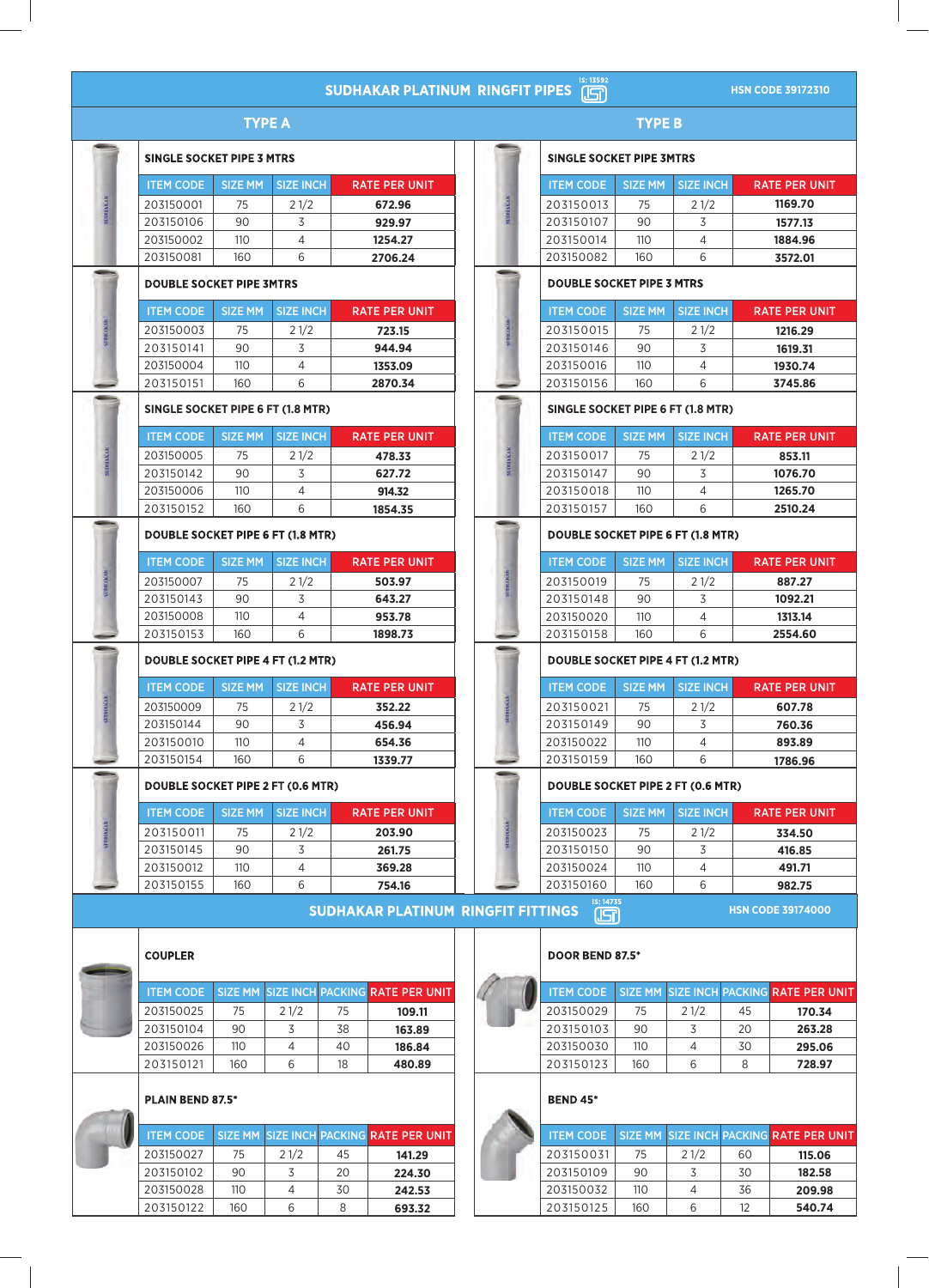| <b>SINGLE PLAIN TEE</b>         |         |                          |                   |                                         |  |  |  |
|---------------------------------|---------|--------------------------|-------------------|-----------------------------------------|--|--|--|
| <b>ITEM CODE</b>                |         | SIZE MM SIZE INCH        | <b>PACKING</b>    | <b>RATE PER UNIT</b>                    |  |  |  |
| 203150033                       | 75      | 21/2                     | 48                | 184.82                                  |  |  |  |
| 203150108                       | 90      | 3                        | 15                | 306.87                                  |  |  |  |
| 203150034                       | 110     | 4                        | 18                | 333.77                                  |  |  |  |
| 203150126                       | 160     | 6                        | 7                 | 939.41                                  |  |  |  |
| <b>REDUCING SINGLE TEE</b>      |         |                          |                   |                                         |  |  |  |
| <b>ITEM CODE</b>                |         |                          |                   | SIZE MM SIZE INCH PACKING RATE PER UNIT |  |  |  |
| 203150054                       | 110x75  | 4x21/2                   | 22                | 312.41                                  |  |  |  |
| 203150129                       | 160x110 | 6x4                      | 8                 | 850.15                                  |  |  |  |
| <b>SINGLE DOOR TEE</b>          |         |                          |                   |                                         |  |  |  |
| <b>ITEM CODE</b>                |         | <b>SIZE MM SIZE INCH</b> | <b>PACKING</b>    | <b>RATE PER UNIT</b>                    |  |  |  |
| 203150035                       | 75      | 21/2                     | 45                | 215.38                                  |  |  |  |
| 203150111                       | 90      | 3                        | 27                | 339.03                                  |  |  |  |
| 203150036                       | 110     | 4                        | 16                | 394.47                                  |  |  |  |
| 203150127                       | 160     | 6                        | 7                 | 1056.89                                 |  |  |  |
| <b>REDUCING SINGLE DOOR TEE</b> |         |                          |                   |                                         |  |  |  |
| <b>ITEM CODE</b>                |         | SIZE MM SIZE INCH        | <b>PACKING</b>    | <b>RATE PER UNIT</b>                    |  |  |  |
| 203150055                       | 110x75  | 4x21/2                   | 12                | 370.19                                  |  |  |  |
| 203150130                       | 160x110 | 6x4                      | 7                 | 968.82                                  |  |  |  |
| <b>DOUBLE PLAIN TEE</b>         |         |                          |                   |                                         |  |  |  |
| <b>ITEM CODE</b>                |         | <b>SIZE MM SIZE INCH</b> | <b>PACKING</b>    | <b>RATE PER UNIT</b>                    |  |  |  |
| 203150037                       | 75      | 21/2                     | 36                | 305.03                                  |  |  |  |
| 203150105                       | 90      | 3                        | $12 \overline{ }$ | 466.25                                  |  |  |  |
| 203150038                       | 110     | 4                        | 12                | 557.74                                  |  |  |  |
| <b>DOUBLE DOOR TEE</b>          |         |                          |                   |                                         |  |  |  |
| <b>ITEM CODE</b>                |         | SIZE MM SIZE INCH        |                   | <b>PACKING RATE PER UNIT</b>            |  |  |  |
| 203150039                       | 75      | 21/2                     | 27                | 362.23                                  |  |  |  |
| 203150132                       | 90      | 3                        | $12 \overline{ }$ | 543.55                                  |  |  |  |
| 203150040                       | 110     | 4                        | 10                | 643.87                                  |  |  |  |
| <b>CLEANSING PIPE</b>           |         |                          |                   |                                         |  |  |  |
| <b>ITEM CODE</b>                |         | <b>SIZE MMSIZE INCH</b>  | <b>PACKING</b>    | <b>RATE PER UNIT</b>                    |  |  |  |
| 203150041                       | 75      | 21/2                     | 30                | 195.43                                  |  |  |  |
| 203150131                       | 90      | 3                        | 24                | 277.75                                  |  |  |  |
| 203150042                       | 110     | 4                        | 20                | 381.52                                  |  |  |  |
| 203150128                       | 160     | 6                        | 9                 | 800.56                                  |  |  |  |
| <b>SINGLE PLAIN Y</b>           |         |                          |                   |                                         |  |  |  |
| <b>ITEM CODE</b>                |         | <b>SIZE MMSIZE INCH</b>  |                   | <b>PACKING RATE PER UNIT</b>            |  |  |  |
| 203150043                       | 75      | 2 1/2                    | 20                | 223.83                                  |  |  |  |
| 203150133                       | 90      | 3                        | 24                | 339.26                                  |  |  |  |
| 203150044                       | 110     | 4                        | 13                | 431.38                                  |  |  |  |
| 203150091                       | 160     | 6                        | 6                 | 1245.56                                 |  |  |  |
| <b>REDUCING SINGLE Y</b>        |         |                          |                   |                                         |  |  |  |
| <b>ITEM CODE</b>                |         | <b>SIZE MMSIZE INCH</b>  | <b>PACKING</b>    | <b>RATE PER UNIT</b>                    |  |  |  |
| 203150052                       | 110x75  | 4x2 1/2                  | 23                | 414.72                                  |  |  |  |
|                                 |         |                          |                   |                                         |  |  |  |

### ITEM CODE SIZE MM SIZE INCH PACKING RATE PER UNIT 203150045 75 21/2 20 203150134 90 3 23 **431.07** 203150046 110 4 12 **501.99** 203150092 160 6 6 **1309.87 SINGLE DOOR Y** ITEM CODE SIZE MM SIZE INCH PACKING RATE PER UNIT 203150053 110x75 4x2 1/2 20 **421.29 REDUCING SINGLE DOOR Y** ITEM CODE SIZE MM SIZE INCH PACKING RATE PER UNIT 203150047 75 2 1/2 12 **328.03** 203150135 90 3 6 5**19.25** 203150048 110 4 12 **690.77 DOUBLE PLAIN Y** ITEM CODE SIZE MM SIZE INCH PACKING RATE PER UNIT 203150049 75 2 1/2 12 **417.28** 203150136 90 3 595.27 203150050 110 4 8 **765.24 DOUBLE DOOR Y** ITEM CODE SIZE MM SIZE INCH PACKING RATE PER UNIT 203150051 110x75 4x2 1/2 60 **169.72** 203150137 110x90 4x3 32 **213.19** 203150124 160x110 6x4 30 **454.84 REDUCER** ITEM CODE SIZE MM SIZE INCH PACKING RATE PER UNIT 203150176 75 2 1/2 10 **24.57** 203150177 90 3 10 32.96 203150178 110 4 10 **32.96** 203150179 160 6 10 **97.57 RUBBER RING** ITEM CODE | SIZE IN GRAMS | PACKING RATE PER UNIT 290010010 100 100 **55.00** 290010011 250 40 **103.00** 290010012 500 20 **201.00** 290010013 1000 10 366.00 **RUBBER LUBRICANT** ITEM CODE SIZE IN ML PACKING RATE PER UNIT 290010003 25 25 **23.00** 290010004 50 25 **42.00 M.B PVC SOLVENT CEMENT (HDPE BOTTLES) 265.55 HSN CODE 35061000 HSN CODE 40169320**

290010005 100 24 **75.00** 290010006 250 12 **163.00** 290010007 500 12 **306.00** 290010008 1000 6 **578.00** 290010009 5000 5 **2617.00**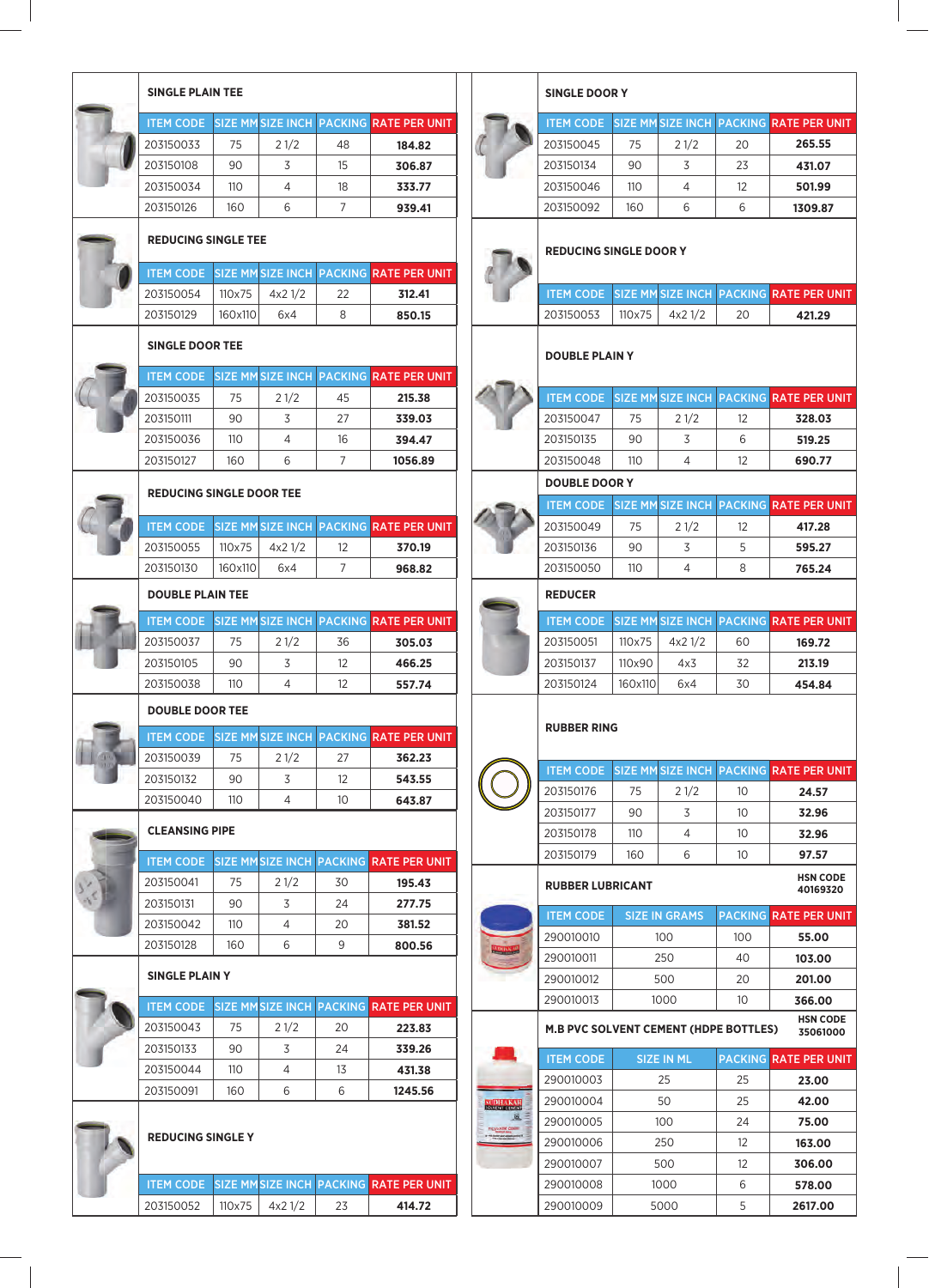|                                                      |                |                  | SUDHAKAR PLATINUM SELFIT PIPES | IS: 13592<br>$\Box$                      |                |                  | <b>HSN CODE 31972310</b> |
|------------------------------------------------------|----------------|------------------|--------------------------------|------------------------------------------|----------------|------------------|--------------------------|
|                                                      | <b>TYPE A</b>  |                  |                                |                                          | <b>TYPE B</b>  |                  |                          |
| <b>SINGLE SOCKET PIPE 3 MTRS</b>                     |                |                  |                                | <b>SINGLE SOCKET PIPE 3 MTRS</b>         |                |                  |                          |
| <b>ITEM CODE</b>                                     | <b>SIZE MM</b> | <b>SIZE INCH</b> | <b>RATE PER UNIT</b>           | <b>ITEM CODE</b>                         | <b>SIZE MM</b> | <b>SIZE INCH</b> | <b>RATE PER UNIT</b>     |
| 203160033                                            | 40             | 11/4             | 363.81                         | 203160035                                | 40             | 11/4             | 621.09                   |
| 203160034                                            | 50             | 11/2             | 461.40                         | 203160036                                | 50             | 11/2             | 798.51                   |
| 203160001                                            | 75             | 21/2             | 657.51                         | 203160018                                | 75             | 21/2             | 1133.67                  |
| 203160002                                            | 110            | 4                | 1197.81                        | 203160019                                | 110            | 4                | 1810.08                  |
| 203160003                                            | 160            | 6                | 2661.81                        | 203160020                                | 160            | 6                | 3502.89                  |
| <b>DOUBLE SOCKET PIPE 3 MTRS</b>                     |                |                  |                                | <b>DOUBLE SOCKET PIPE 3 MTRS</b>         |                |                  |                          |
| <b>ITEM CODE</b>                                     | <b>SIZE MM</b> | <b>SIZE INCH</b> | <b>RATE PER UNIT</b>           | <b>ITEM CODE</b>                         | <b>SIZE MM</b> | <b>SIZE INCH</b> | <b>RATE PER UNIT</b>     |
| 203160004                                            | 75             | 21/2             | 692.13                         | 203160021                                | 75             | 21/2             | 1178.25                  |
| 203160005                                            | 110            | 4                | 1313.13                        | 203160022                                | 110            | 4                | 1890.72                  |
| 203160006                                            | 160            | 6                | 2781.57                        | 203160023                                | 160            | 6                | 3634.92                  |
| <b>SINGLE SOCKET PIPE 6 MTRS</b><br><b>ITEM CODE</b> | <b>SIZE MM</b> | <b>SIZE INCH</b> | <b>RATE PER UNIT</b>           | <b>SINGLE SOCKET PIPE 6 MTRS</b>         |                |                  |                          |
|                                                      |                |                  |                                |                                          |                |                  |                          |
| 203160007<br>203160008                               | 75<br>110      | 21/2             | 1315.02                        | <b>ITEM CODE</b>                         | <b>SIZE MM</b> | <b>SIZE INCH</b> | <b>RATE PER UNIT</b>     |
| 203160009                                            | 160            | 4<br>6           | 2395.62<br>5323.62             | 203160024                                | 160            | 6                | 7303.86                  |
| SINGLE SOCKET PIPE - 6 FT (1.8 MTR)                  |                |                  |                                | SINGLE SOCKET PIPE - 6 FT (1.8 MTR)      |                |                  |                          |
| <b>ITEM CODE</b>                                     | <b>SIZE MM</b> | <b>SIZE INCH</b> | <b>RATE PER UNIT</b>           | <b>ITEM CODE</b>                         | <b>SIZE MM</b> | <b>SIZE INCH</b> | <b>RATE PER UNIT</b>     |
| 203160010                                            | 75             | 21/2             | 462.80                         | 203160025                                | 75             | $21/2$           | 837.58                   |
| 203160011                                            | 110            | 4                | 894.35                         | 203160026                                | 110            | 4                | 1245.72                  |
| DOUBLE SOCKET PIPE 6 FT (1.8 MTR)                    |                |                  |                                | <b>DOUBLE SOCKET PIPE 6 FT (1.8 MTR)</b> |                |                  |                          |
| <b>ITEM CODE</b>                                     | <b>SIZE MM</b> | <b>SIZE INCH</b> | <b>RATE PER UNIT</b>           | <b>ITEM CODE</b>                         | <b>SIZE MM</b> | <b>SIZE INCH</b> | <b>RATE PER UNIT</b>     |
| 203160012                                            | 75             | 21/2             | 472.93                         | 203160027                                | 75             | 21/2             | 856.21                   |
| 203160013                                            | 110            | 4                | 913.87                         | 203160028                                | 110            | 4                | 1273.25                  |
| DOUBLE SOCKET PIPE 4 FT (1.2 MTR)                    |                |                  |                                | <b>DOUBLE SOCKET PIPE 4 FT (1.2 MTR)</b> |                |                  |                          |
| <b>ITEM CODE</b>                                     | <b>SIZE MM</b> | <b>SIZE INCH</b> | <b>RATE PER UNIT</b>           | <b>ITEM CODE</b>                         | <b>SIZE MM</b> | <b>SIZE INCH</b> | <b>RATE PER UNIT</b>     |
| 203160014                                            | 75             | 21/2             | 321.18                         | 203160029                                | 75             | 21/2             | 576.72                   |
| 203160015                                            | 110            | 4                | 614.44                         | 203160030                                | 110            | 4                | 854.00                   |
| <b>DOUBLE SOCKET PIPE 2 FT (0.6 MTR)</b>             |                |                  |                                | <b>DOUBLE SOCKET PIPE 2 FT (0.6 MTR)</b> |                |                  |                          |
| <b>ITEM CODE</b>                                     | <b>SIZE MM</b> | <b>SIZE INCH</b> | <b>RATE PER UNIT</b>           | <b>ITEM CODE</b>                         | <b>SIZE MM</b> | <b>SIZE INCH</b> | <b>RATE PER UNIT</b>     |
| 203160016                                            | 75             | 21/2             | 172.82                         | 203160031                                | 75             | 21/2             | 303.46                   |
| 203160017                                            | 110            | 4                | 329.35                         | 203160032                                | 110            | 4                | 451.80                   |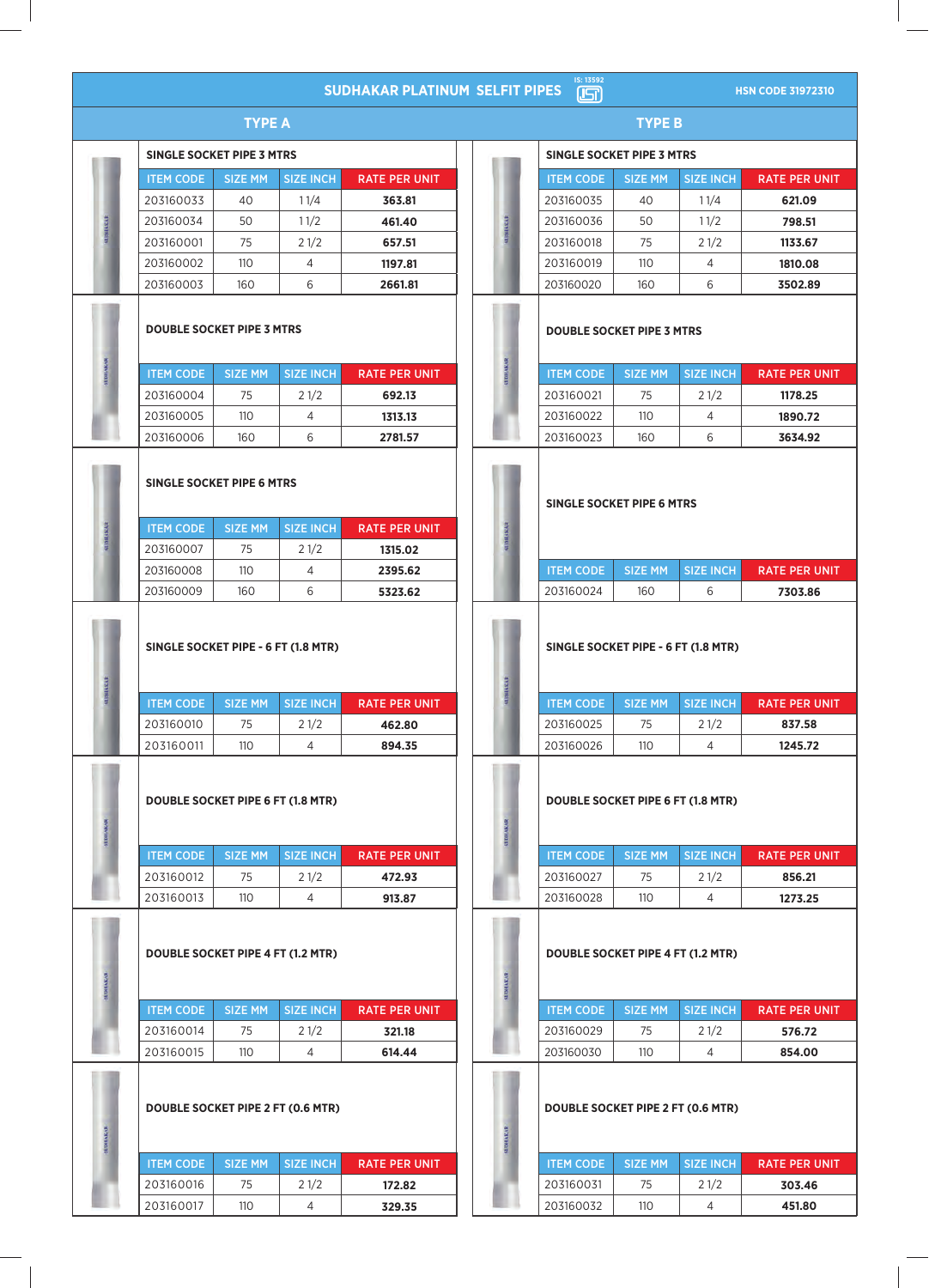## SUDHAKAR PLATINUM SELFIT FITTINGS

**HSN CODE 39174000**

|           |     |      |    | <b>ITEM CODE SIZE MM SIZE INCH PACKING RATE PER UNIT</b> |
|-----------|-----|------|----|----------------------------------------------------------|
| 251370001 | 75  | 21/2 | 90 | 71.55                                                    |
| 251370002 | 110 |      | 60 | 134.96                                                   |
| 251370003 | 160 |      | 18 | 314.67                                                   |

### **CLEANSING PIPE**

|           |     |      |    | <b>ITEM CODE SIZE MM SIZE INCH PACKING RATE PER UNIT</b> |
|-----------|-----|------|----|----------------------------------------------------------|
| 251370019 | 75  | 21/2 | 42 | 163.45                                                   |
| 251370020 | 110 |      | 24 | 286.19                                                   |
| 251370021 | 160 | ĥ    |    | 698.24                                                   |



|           |     |      |    | <b>ITEM CODE SIZE MM SIZE INCH PACKING RATE PER UNIT</b> |
|-----------|-----|------|----|----------------------------------------------------------|
| 251370004 | 75  | 21/2 | 35 | 114.17                                                   |
| 251370005 | 11O |      | 30 | 193.96                                                   |
| 251370006 | 160 | 6    | 8  | 585.76                                                   |
|           |     |      |    |                                                          |

#### **DOOR BEND 87.5\***

|           |     |      |    | <b>ITEM CODE SIZE MM SIZE INCH PACKING RATE PER UNIT</b> |
|-----------|-----|------|----|----------------------------------------------------------|
| 251370007 | 75  | 21/2 | 30 | 160.33                                                   |
| 251370008 | 110 |      | 30 | 256.25                                                   |
| 251370009 | 160 | ิค   | 8  | 698.30                                                   |

### **\***

|           |     |      |    | <b>ITEM CODE SIZE MM SIZE INCH PACKING RATE PER UNIT</b> |
|-----------|-----|------|----|----------------------------------------------------------|
| 251370031 | 40  | 11/4 | 50 | 39.93                                                    |
| 251370032 | 50  | 11/2 | 50 | 57.70                                                    |
| 251370010 | 75  | 21/2 | 60 | 90.16                                                    |
| 251370011 | 110 |      | 60 | 164.74                                                   |
| 251370012 | 160 |      | 18 | 459.36                                                   |

#### SINGLE PLAIN TEE

|           |                 |      |    | <b>ITEM CODE SIZE MM SIZE INCH PACKING RATE PER UNIT</b> |
|-----------|-----------------|------|----|----------------------------------------------------------|
| 251370013 | 75              | 21/2 | 25 | 153.49                                                   |
| 251370014 | 11 <sub>O</sub> |      | 21 | 260.38                                                   |
| 251370015 | 160             |      | 8  | 685.09                                                   |

### SINGLE DOOR TEE

|           |     |      |    | <b>ITEM CODE SIZE MM SIZE INCH PACKING RATE PER UNIT</b> |
|-----------|-----|------|----|----------------------------------------------------------|
| 251370016 | 75  | 21/2 | 50 | 173.22                                                   |
| 251370017 | 110 |      | 21 | 324.68                                                   |
| 251370018 | 160 |      | 8  | 756.91                                                   |

| <b>ITEM CODE</b>      |     |      |    | SIZE MM SIZE INCH PACKING RATE PER UNIT |  |  |  |  |
|-----------------------|-----|------|----|-----------------------------------------|--|--|--|--|
| 251370019             | 75  | 21/2 | 42 | 163.45                                  |  |  |  |  |
| 251370020             | 110 | 4    | 24 | 286.19                                  |  |  |  |  |
| 251370021             | 160 | 6    | 9  | 698.24                                  |  |  |  |  |
| <b>SINGLE PLAIN Y</b> |     |      |    |                                         |  |  |  |  |
| <b>ITEM CODE</b>      |     |      |    | SIZE MM SIZE INCH PACKING RATE PER UNIT |  |  |  |  |
| 251370022             | 75  | 21/2 | 20 | 178.49                                  |  |  |  |  |
| 251370023             | 110 | 4    | 13 | 334.04                                  |  |  |  |  |
| <b>SINGLE DOOR Y</b>  |     |      |    |                                         |  |  |  |  |
| <b>ITEM CODE</b>      |     |      |    | SIZE MM SIZE INCH PACKING RATE PER UNIT |  |  |  |  |
| 251370024             | 75  | 21/2 | 18 | 228.43                                  |  |  |  |  |
| 251370025             | 110 | 4    | 13 | 396.52                                  |  |  |  |  |
| <b>DOUBLE PLAIN Y</b> |     |      |    |                                         |  |  |  |  |
| <b>ITEM CODE</b>      |     |      |    | SIZE MM SIZE INCH PACKING RATE PER UNIT |  |  |  |  |
| 251370026             | 75  | 21/2 | 27 | 262.18                                  |  |  |  |  |
| 251370027             | 110 | 4    | 10 | 460.65                                  |  |  |  |  |
| <b>DOUBLE DOOR Y</b>  |     |      |    |                                         |  |  |  |  |
| <b>ITEM CODE</b>      |     |      |    | SIZE MM SIZE INCH PACKING RATE PER UNIT |  |  |  |  |
| 251370028             | 75  | 21/2 | 27 | 334.06                                  |  |  |  |  |
| 251370029             | 110 | 4    | 8  | 589.26                                  |  |  |  |  |
|                       |     |      |    |                                         |  |  |  |  |

## ITEM CODE SIZE MM SIZE INCH PACKING RATE PER UNIT 251370030 110x75 4x2 1/2 35 **136.01**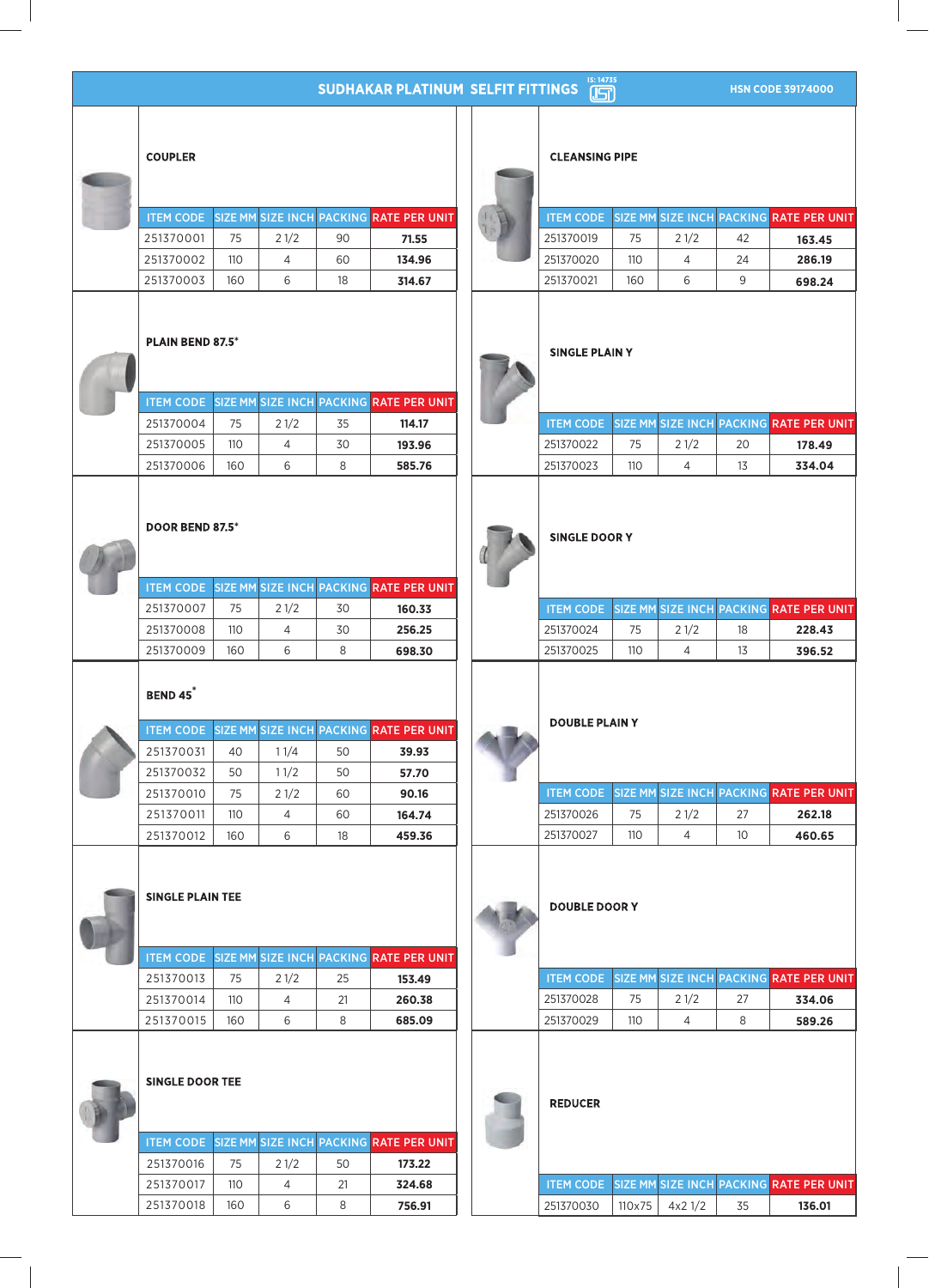| <b>IS: 14735</b> |
|------------------|
|                  |

**HSN CODE 39174000**

|             | <b>VENT COWL</b>                  |     |      |     |                                                   |                              | DEEP MULTI FLOOR TRAP W/O JALI               |                   |                      |     |                                                   |  |  |
|-------------|-----------------------------------|-----|------|-----|---------------------------------------------------|------------------------------|----------------------------------------------|-------------------|----------------------|-----|---------------------------------------------------|--|--|
|             |                                   |     |      |     | ITEM CODE SIZE MM SIZE INCH PACKING RATE PER UNIT |                              |                                              |                   |                      |     | ITEM CODE SIZE MM SIZE INCH PACKING RATE PER UNIT |  |  |
|             | 203150171                         | 63  | 2    | 250 | 26.04                                             |                              | 203150070                                    | 180               | 7                    | 24  | 467.41                                            |  |  |
|             | 203150056                         | 75  | 21/2 | 175 | 35.09                                             |                              | <b>ROUND JALI</b>                            |                   |                      |     |                                                   |  |  |
|             | 203150161                         | 90  | 3    | 130 | 45.31                                             |                              |                                              |                   |                      |     |                                                   |  |  |
|             | 203150057                         | 110 | 4    | 130 | 52.92                                             |                              |                                              |                   |                      |     | ITEM CODE SIZE MM SIZE INCH PACKING RATE PER UNIT |  |  |
|             | 203150165                         | 160 | 6    | 54  | 181.65                                            |                              | 203150173                                    | 110               | 4                    | 270 | 63.26                                             |  |  |
|             | <b>PIPE CLIP</b>                  |     |      |     |                                                   | <b>ROUND JALI INLET HOLE</b> |                                              |                   |                      |     |                                                   |  |  |
|             |                                   |     |      |     | ITEM CODE SIZE MM SIZE INCH PACKING RATE PER UNIT |                              |                                              |                   |                      |     | ITEM CODE SIZE MM SIZE INCH PACKING RATE PER UNIT |  |  |
|             | 203150172                         | 63  | 2    | 250 | 33.23                                             |                              | 203150174                                    | 110               | 4                    | 270 | 63.26                                             |  |  |
|             | 203150058                         | 75  | 21/2 | 250 | 38.88                                             |                              |                                              |                   |                      |     |                                                   |  |  |
|             | 203150162                         | 90  | 3    | 180 | 47.15                                             |                              | <b>SQUARE TILE JALI</b>                      |                   |                      |     |                                                   |  |  |
|             | 203150059                         | 110 | 4    | 150 | 55.90                                             |                              | <b>ITEM CODE</b>                             |                   |                      |     | SIZE MM SIZE INCH PACKING RATE PER UNIT           |  |  |
|             | 203150101                         | 160 | 6    | 72  | 106.71                                            |                              | 203150175                                    | 160               | 6                    | 24  | 100.34                                            |  |  |
|             |                                   |     |      |     |                                                   |                              |                                              |                   |                      |     | <b>HSN CODE 40169320</b>                          |  |  |
|             | <b>DOOR CAP</b>                   |     |      |     |                                                   | <b>RUBBER LUBRICANT</b>      |                                              |                   |                      |     |                                                   |  |  |
|             | <b>ITEM CODE</b>                  |     |      |     | SIZE MM SIZE INCH PACKING RATE PER UNIT           |                              |                                              |                   |                      |     |                                                   |  |  |
|             | 203150068                         | 75  | 21/2 | 200 | 45.66                                             |                              | <b>ITEM CODE</b>                             |                   | <b>SIZE IN GRAMS</b> |     | <b>PACKING RATE PER UNIT</b>                      |  |  |
|             | 203150163                         | 90  | 3    | 260 | 76.12                                             |                              | 290010010                                    |                   | 100                  | 100 | 55.00                                             |  |  |
|             | 203150069                         | 110 | 4    | 150 | 76.12                                             |                              | 290010011                                    |                   | 250                  | 40  | 103.00                                            |  |  |
|             |                                   |     |      |     |                                                   |                              | 290010012                                    |                   | 500                  | 20  | 201.00                                            |  |  |
|             | <b>SOCKET PLUG</b>                |     |      |     |                                                   |                              | 290010013                                    |                   | 1000                 | 10  | 366.00                                            |  |  |
|             | <b>ITEM CODE</b>                  |     |      |     | SIZE MM SIZE INCH PACKING RATE PER UNIT           |                              |                                              |                   |                      |     | <b>HSN CODE 35061000</b>                          |  |  |
|             | 203150071                         | 75  | 21/2 | 100 | 72.79                                             |                              | <b>M.B PVC SOLVENT CEMENT (HDPE BOTTLES)</b> |                   |                      |     |                                                   |  |  |
|             | 203150072                         | 110 | 4    | 60  | 146.46                                            |                              |                                              |                   |                      |     |                                                   |  |  |
|             | <b>P-TRAP</b>                     |     |      |     |                                                   |                              | <b>ITEM CODE</b>                             | <b>SIZE IN ML</b> | <b>PACKING</b>       |     | <b>RATE PER UNIT</b>                              |  |  |
|             |                                   |     |      |     |                                                   | <b>DHAKAR</b>                | 290010003                                    | 25                | 25                   |     | 23.00                                             |  |  |
|             | <b>ITEM CODE</b>                  |     |      |     | SIZE MM SIZE INCH PACKING RATE PER UNIT           |                              | 290010004<br>290010005                       | 50<br>100         | 25<br>24             |     | 42.00<br>75.00                                    |  |  |
|             | 203150064                         | 110 | 4    | 15  | 525.52                                            |                              | 290010006                                    | 250               | 12                   |     | 163.00                                            |  |  |
|             | 203150065                         | 125 | 41/2 | 15  | 548.04                                            |                              | 290010007                                    | 500               | 12                   |     | 306.00                                            |  |  |
|             | <b>Q-TRAP</b>                     |     |      |     |                                                   |                              | 290010008                                    | 1000              | 6                    |     | 578.00                                            |  |  |
|             |                                   |     |      |     |                                                   |                              | 290010009                                    | 5000              | 5                    |     | 2617.00                                           |  |  |
|             | <b>ITEM CODE</b>                  |     |      |     | SIZE MM SIZE INCH PACKING RATE PER UNIT           |                              | <b>HSN CODE 35061000</b>                     |                   |                      |     |                                                   |  |  |
|             | 203150066                         | 110 | 4    | 15  | 735.92                                            |                              | M.B UPVC SOLVENT CEMENT (BRUSH IN CAN)       |                   |                      |     |                                                   |  |  |
|             | 203150067                         | 125 | 41/2 | 15  | 772.71                                            |                              |                                              |                   |                      |     |                                                   |  |  |
|             | <b>NAHANI TRAP WITH JALI</b>      |     |      |     |                                                   |                              | <b>ITEM CODE</b>                             | <b>SIZE IN ML</b> | <b>PACKING</b>       |     | <b>RATE PER UNIT</b>                              |  |  |
|             |                                   |     |      |     | ITEM CODE SIZE MM SIZE INCH PACKING RATE PER UNIT |                              | 290010361                                    | 50                | 24                   |     | 87.00                                             |  |  |
|             | 203150060                         | 110 | 4    | 42  | 211.85                                            |                              | 290010362                                    | 100               | $12 \overline{ }$    |     | 122.00                                            |  |  |
|             |                                   |     |      |     |                                                   |                              | 290010363                                    | 250               | 12                   |     | 200.00                                            |  |  |
|             | <b>NAHANI TRAP W/O JALI</b>       |     |      |     |                                                   |                              | 290010364                                    | 500               | 6                    |     | 348.00                                            |  |  |
|             |                                   |     |      |     | ITEM CODE SIZE MM SIZE INCH PACKING RATE PER UNIT |                              | 290010365                                    | 1000              | 4                    |     | 626.00                                            |  |  |
|             | 203150061                         | 110 | 4    | 42  | 171.25                                            |                              |                                              |                   |                      |     | <b>HSN CODE 35061000</b>                          |  |  |
|             | <b>MULTI FLOOR TRAP WITH JALI</b> |     |      |     |                                                   |                              | H.B UPVC SOLVENT CEMENT (BRUSH IN CAN)       |                   |                      |     |                                                   |  |  |
| $(G_1, 50)$ |                                   |     |      |     |                                                   |                              |                                              |                   |                      |     |                                                   |  |  |
|             |                                   |     |      |     | ITEM CODE SIZE MM SIZE INCH PACKING RATE PER UNIT | UDHAR                        | <b>ITEM CODE</b>                             | SIZE IN ML        | <b>PACKING</b>       |     | <b>RATE PER UNIT</b>                              |  |  |
|             | 203150062                         | 110 | 4    | 32  | 343.33                                            |                              | 290010277                                    | 50                | 24                   |     | 119.00                                            |  |  |
|             | MULTI FLOOR TRAP W/O JALI         |     |      |     |                                                   |                              | 290010278                                    | 100               | $12 \overline{ }$    |     | 180.00                                            |  |  |
|             |                                   |     |      |     |                                                   |                              | 290010279                                    | 250               | $12 \overline{ }$    |     | 288.00                                            |  |  |
|             |                                   |     |      |     | ITEM CODE SIZE MM SIZE INCH PACKING RATE PER UNIT |                              | 290010280                                    | 500               | 6                    |     | 480.00                                            |  |  |
|             | 203150063                         | 110 | 4    | 32  | 293.97                                            |                              | 290010281                                    | 1000              | 4                    |     | 883.00                                            |  |  |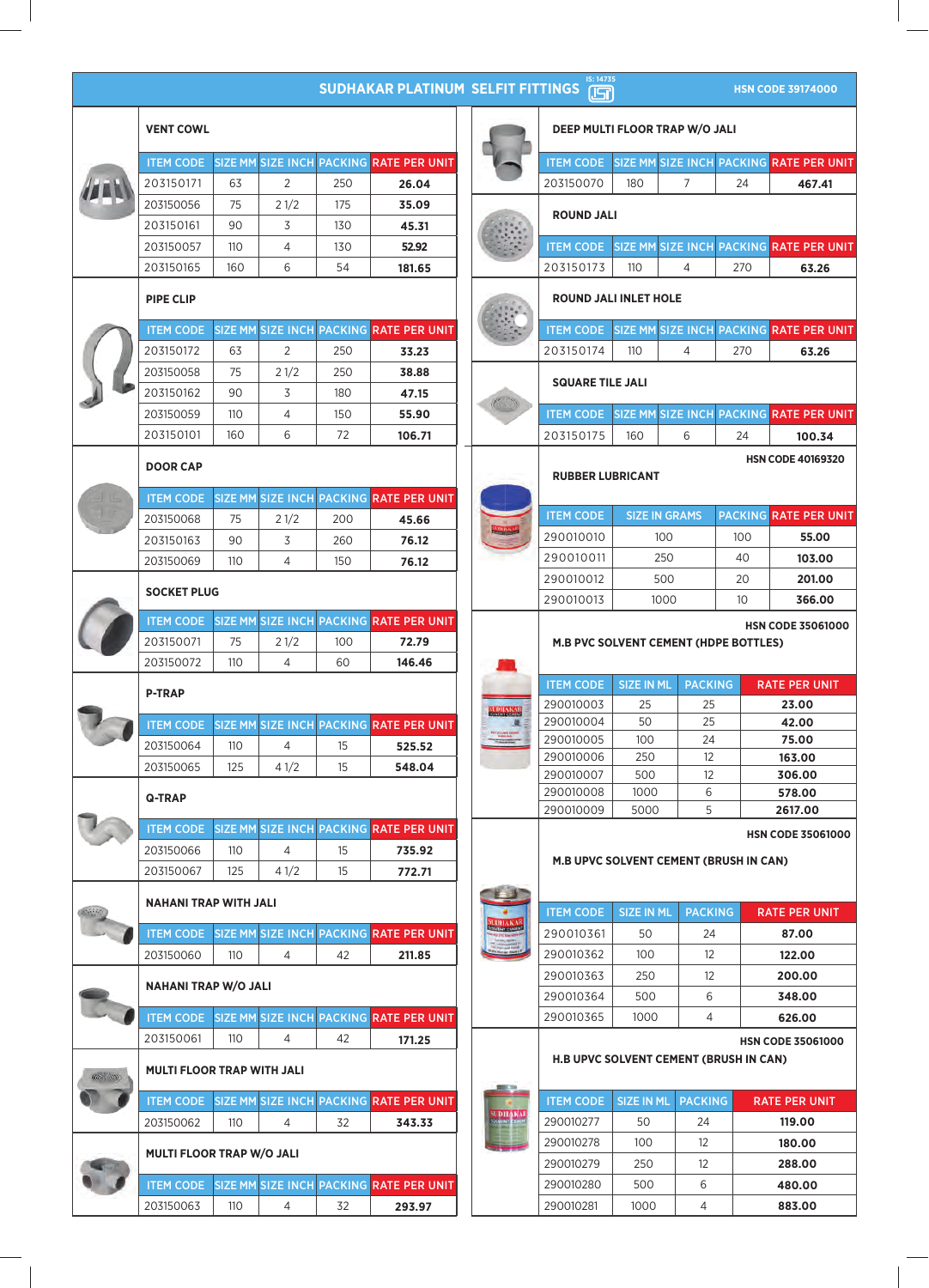### **MEET THE PIONEER IN PVC PIPE INDUSTRY**

**SUDHAKAR GROUP** of Industries located at Suryapet, Telangana, INDIA, plays a significant role in Plastic Piping Business sector. **SUDHAKAR GROUP** established in the year 1971 to manufacture Electrical Conduits. Over the years emerged as a potential leader in all types of PVC Piping Systems for Electrical, Irrigation, Sanitary, Plumbing and other applications and also made its foray in to other Plastic Piping Systems such as CPVC Plumbing Systems, HDPE Piping Systems and Micro Irrigation Systems.

### SUDHAKAR "PLATINUM RINGFIT & SELFIT" UPVC SWR PIPES & FITTINGS

#### SUDHAKAR "PLATINUM RINGFIT" uPVC SWR PIPES & FITTINGS WITH GROOVED SOCKETS AND EMBEDDED PP REIN-FORCED ESLASTOMERIC RUBBER RINGS AND "PLATINUM SELFIT" uPVC SWR PIPES & FITTINGS WITH SLIDING SOCKETS **FOR SOLVENT CEMENT JOINTING.**

SUDHAKAR "PLATINUM RINGFIT & SELFIT" uPVC SWR PIPES & FITTINGS are manufactured in accordance with Bureau of Indian Standards Specifications IS:13592 (Pipes) and IS:14735 (Fittings).

SUDHAKAR manufacture uPVC SWR Pipes in the range of...

 $T$ YPE A & B - 40mm, 50mm, 75 mm, 90 mm, 110 mm, 160 mm, nominal diameters

Type A - For use in ventilation pipe work and rain water applications.

Type B - For use in Soil and waste discharge systems.

Pipes are available in 0.6, 1.2, 1.8 and 3 mtr (2, 4, 6 & 10 feet) length in Single Socket and Double Socket in all sizes

**SUDHAKAR** uPVC SWR FITTINGS are compatible with TYPE-B Pipes and Confirming to IS: 14735.



| <b>DIMENSIONS OF UPVC SWR PIPES &amp; FITTINGS</b> |     |                                            |                                             |                                 |                                      |     |                                      |            |                                       |                                          |     |                                |     |
|----------------------------------------------------|-----|--------------------------------------------|---------------------------------------------|---------------------------------|--------------------------------------|-----|--------------------------------------|------------|---------------------------------------|------------------------------------------|-----|--------------------------------|-----|
|                                                    |     |                                            | <b>SWR PIPES - IS: 13592</b>                | <b>SWR FITTINGS - IS: 14735</b> |                                      |     |                                      |            |                                       |                                          |     |                                |     |
| Nominal<br>Outside<br>Diameter                     |     | <b>Mean</b><br>Outiside<br><b>Diameter</b> | Outiside<br><b>Diameter</b><br>at any point |                                 | Wall<br><b>Thickness</b><br>Type "A" |     | Wall<br><b>Thickness</b><br>Type "B" |            | Nominal<br>Outside<br><b>Diameter</b> | Wall<br>Thickness at<br><b>Plain End</b> |     | Wall<br>Thickness at<br>Socket |     |
| <b>MM</b>                                          | Min | <b>Max</b>                                 | Min                                         | Max                             | Min                                  | Max | Min                                  | <b>Max</b> | <b>MM</b>                             | Min                                      | Max | Min                            | Max |
| 40                                                 | 40  | 40.3                                       | 39.5                                        | 40.5                            | 1.8                                  | 2.2 | 3.2                                  | 3.8        | 40                                    | 3.2                                      | 3.8 | 2.4                            | 2.9 |
| 50                                                 | 50  | 50.3                                       | 49.4                                        | 50.6                            | 1.8                                  | 2.2 | 3.2                                  | 3.8        | 50                                    | 3.2                                      | 3.8 | 2.4                            | 2.9 |
| 75                                                 | 75  | 75.3                                       | 74.1                                        | 75.9                            | 1.8                                  | 2.2 | 3.2                                  | 3.8        | 75                                    | 3.2                                      | 3.8 | 2.4                            | 2.9 |
| 90                                                 | 90  | 90.3                                       | 88.9                                        | 91.2                            | 1.9                                  | 2.3 | 3.2                                  | 3.8        | 90                                    | 3.2                                      | 3.8 | 2.4                            | 2.9 |
| 110                                                | 110 | 110.4                                      | 108.6                                       | 111.4                           | 2.2                                  | 2.7 | 3.2                                  | 3.8        | 110                                   | 3.2                                      | 3.8 | 2.4                            | 2.9 |
| 160                                                | 160 | 160.5                                      | 158.0                                       | 162.0                           | 3.2                                  | 3.8 | 4.0                                  | 4.6        | 160                                   | 4.0                                      | 4.6 | 3.0                            | 3.6 |

### **FEATURES AND ADVANTAGES**

- Extra U. V. Resistant to sustain normal and harsh climatic conditions.
- Extra Strength are for Higher Impact resistance and for High Rise application.
- . Embedded with PP-Reinforced Elastomeric Rubber rings for easy and speedy installation, leak proof Jointing system.
- High Flow Rate due to uniform wall thickness internal smooth surface.
- Light Weight for easy handling and easy installation.
- Long Life, Heat Resistant, Non-Toxic, Non Corrosive, Non Conductivity of Electricity and resistant to normal chemicals.
- Cost effective compared to other conventional systems and lower installation cost.

### **TERMS & CONDITIONS:**

- The GST (GOODS & SERVICES TAX) as applicable will be charged extra.
- The ruling prices are applicable as on date of despatch.
- The above prices are Ex-our head office and our branches.
- Platinum Ringfit Pipes and Fittings are equipped with Rubber rings.

# **AUTHORISED DEALER**